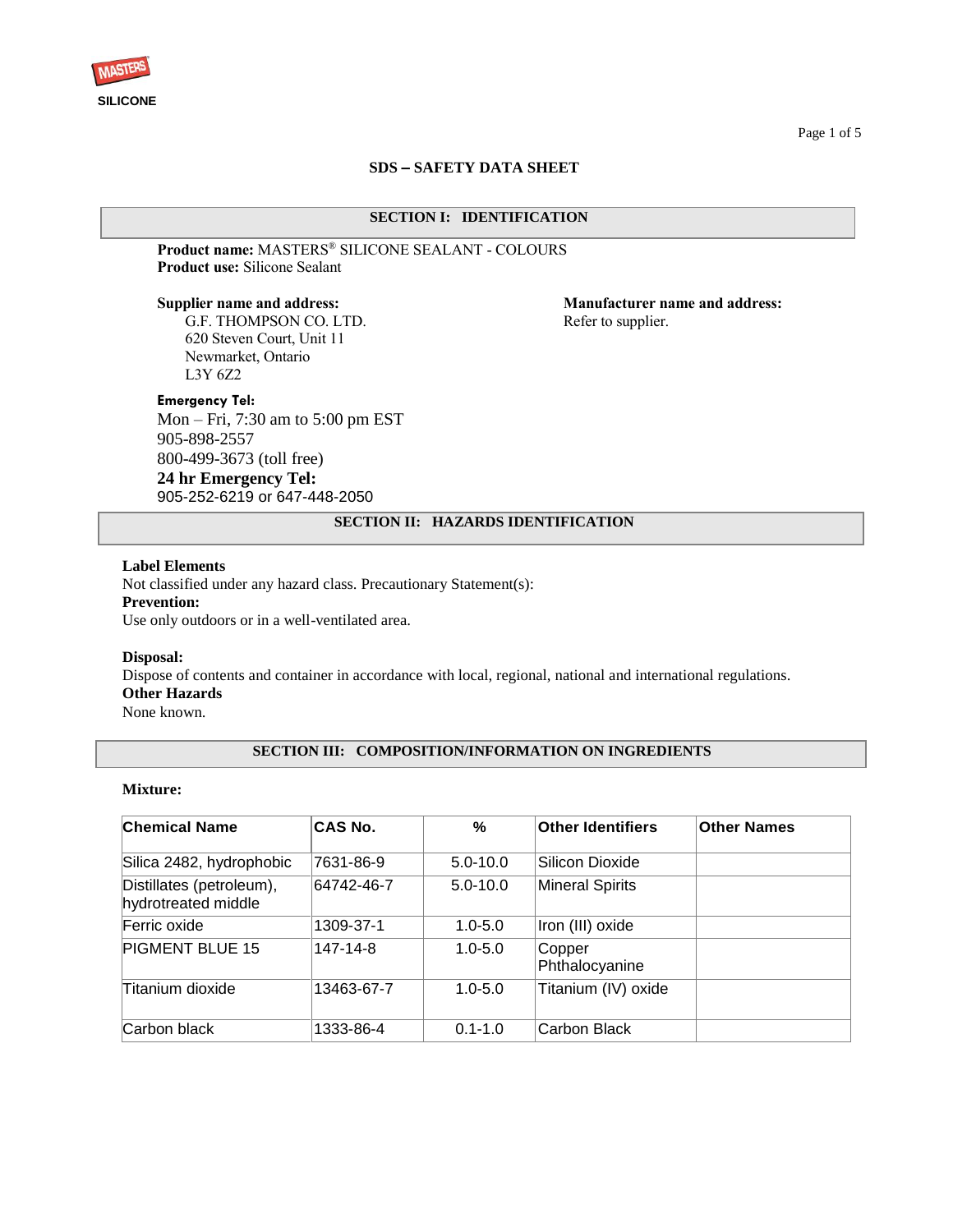

#### **SECTION IV: FIRST-AID MEASURES**

| <b>First-aid Measures</b><br><b>Inhalation</b><br><b>Skin Contact</b> | Move to fresh air. Get medical advice or attention if you feel unwell or are concerned.<br>Wash gently and thoroughly with lukewarm, gently flowing water and mild soap for 5                                                                                       |
|-----------------------------------------------------------------------|---------------------------------------------------------------------------------------------------------------------------------------------------------------------------------------------------------------------------------------------------------------------|
| <b>Eve Contact</b>                                                    | minutes. Get medical advice or attention if you feel unwell or are concerned.<br>Rinse the contaminated eye(s) with lukewarm, gently flowing water for 5 minutes, while<br>holding the eyelid(s) open. If eye irritation persists, get medical advice or attention. |
| <b>Ingestion</b>                                                      | Get medical advice or attention if you feel unwell or are concerned. Rinse mouth with water.<br>Do not induce vomiting.                                                                                                                                             |
|                                                                       | <b>First-aid Comments</b> If exposed or concerned, get medical advice or attention.                                                                                                                                                                                 |

**Most Important Symptoms and Effects, Acute and Delayed**  None known. **Immediate Medical Attention and Special Treatment Special Instructions** Not applicable. **Medical Conditions Aggravated by Exposure** None known.

# **SECTION V: FIRE-FIGHTING MEASURES**

#### **Extinguishing Media**

# **Suitable Extinguishing Media**

Carbon dioxide, dry chemical powder, appropriate foam, water spray or fog.

**Unsuitable Extinguishing Media**

None known.

#### **Specific Hazards Arising from the Product**

In a fire, the following hazardous materials may be generated: very toxic carbon monoxide, carbon dioxide; very toxic, flammable formaldehyde; silicon oxides; metal oxides.

#### **Special Protective Equipment and Precautions for Fire-fighters**

Before entry, especially into confined areas, use an appropriate monitor to check for: toxic gases or vapours. Firefighters may enter the area if positive pressure SCBA and full Bunker Gear is worn.

| SECTION VI: ACCIDENTAL RELEASE MEASURES |                                                                                                                                                                                                                                                                                           |  |  |
|-----------------------------------------|-------------------------------------------------------------------------------------------------------------------------------------------------------------------------------------------------------------------------------------------------------------------------------------------|--|--|
| <b>Personal Precautions</b>             | Use the personal protective equipment recommended in Section 8 of this safety<br>data sheet.                                                                                                                                                                                              |  |  |
| <b>Environmental Precautions</b>        | It is good practice to prevent releases into the environment. Do not allow into<br>any sewer, on the ground or into any waterway.                                                                                                                                                         |  |  |
| <b>Methods For Clean-Up</b>             | Contain and soak up spill with absorbent that does not react with spilled<br>product. Place used absorbent into suitable, covered, labelled containers for<br>disposal. Dike spilled product to prevent runoff. Review Section 13 (Disposal<br>Considerations) of this safety data sheet. |  |  |

# **SECTION XII: HANDLING AND STORAGE**

### **Precautions for Safe Handling**

It is good practice to: avoid breathing product; avoid skin and eye contact and wash hands after handling. Only use where there is adequate ventilation.

# **Conditions for Safe Storage**

No special requirements for storage area. Comply with all applicable health and safety regulations, fire and building codes.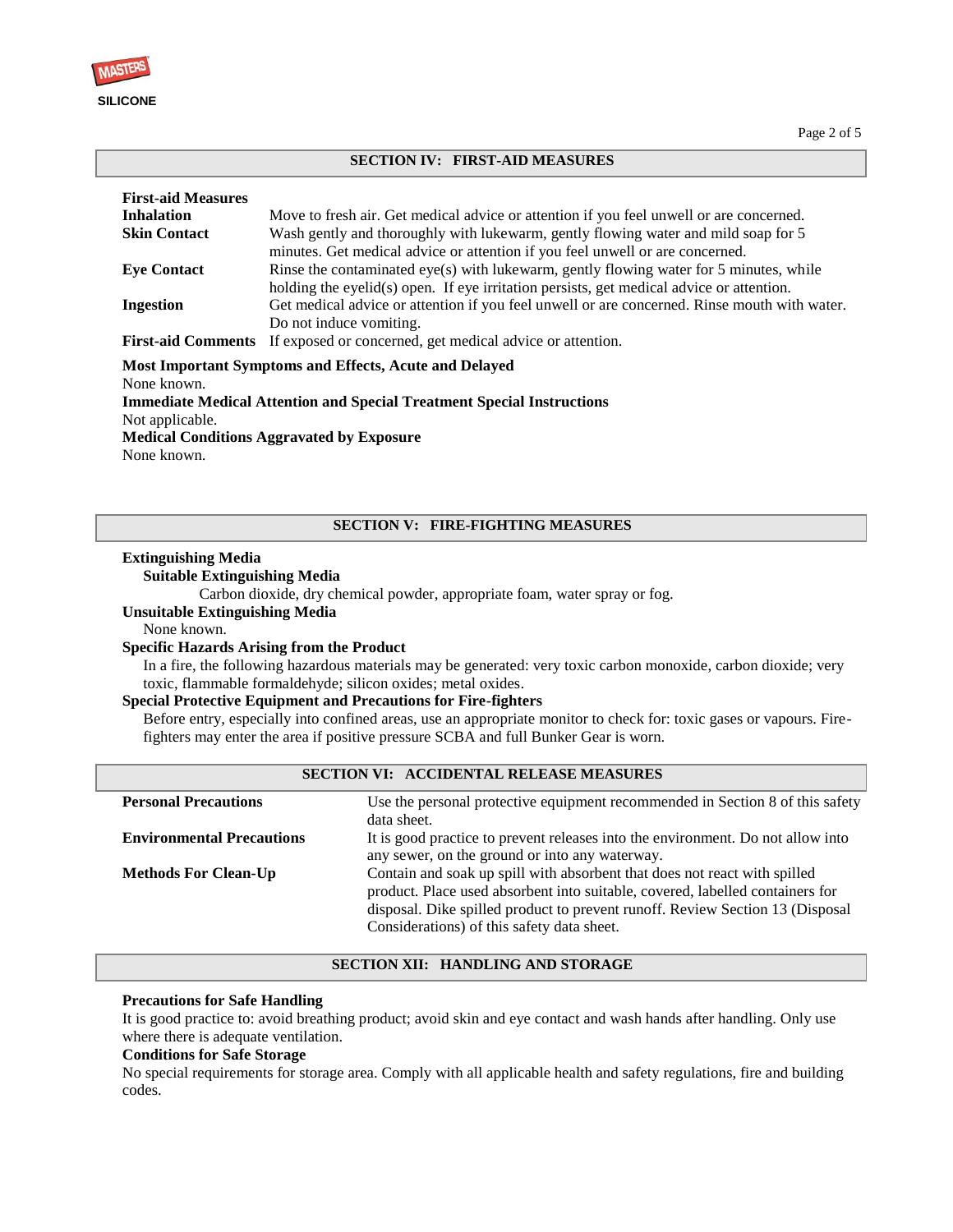# **Control Parameters SECTION VIII: EXPOSURE CONTROLS / PERSONAL PROTECTION**

|                                                               | <b>ACGIH TLV®</b>         |                            | <b>OSHA PEL</b>           |                           | <b>AIHA WEEL</b>           |                            |
|---------------------------------------------------------------|---------------------------|----------------------------|---------------------------|---------------------------|----------------------------|----------------------------|
| <b>Chemical Name</b>                                          | <b>TWA</b>                | <b>STEL</b>                | <b>TWA</b>                | Ceiling                   | 8-hr TWA                   | <b>TWA</b>                 |
| Silica 2482,<br>hydrophobic                                   | <b>Not</b><br>established | <b>Not</b><br>lestablished | $10 \text{ mg/m}$         | <b>Not</b><br>established | <b>Not</b><br>lestablished | <b>Not</b><br>lestablished |
| <b>Distillates</b><br>$[$ (petroleum),<br>hydrotreated middle | <b>Not</b><br>established | <b>Not</b><br>established  | <b>Not</b><br>established | <b>Not</b><br>established | <b>Not</b><br>established  | <b>Not</b><br>lestablished |
| Carbon black                                                  | 3 mg/m3 A3                | <b>Not</b><br>established  | $3.5 \text{ mg/m}$        | <b>Not</b><br>established | <b>Not</b><br>established  | <b>Not</b><br>established  |
| Ferric oxide                                                  | $5 \text{ mg/m}$ 3        |                            | $10 \text{ mg/m}$         |                           |                            |                            |
| <b>PIGMENT BLUE 15</b>                                        | 1 $mg/m3$                 |                            |                           |                           |                            |                            |
| Titanium dioxide                                              | 10 mg/m3 A4               | <b>Not</b><br>established  | $15 \text{ mg/m}$         | <b>Not</b><br>established | <b>Not</b><br>lestablished | <b>Not</b><br>lestablished |

# **Appropriate Engineering Controls**

The hazard potential of this product is relatively low. General ventilation is usually adequate.

# **Individual Protection Measures**

**Eye/Face Protection**

Not required but it is good practice to wear safety glasses or chemical safety goggles. **Skin Protection** Wear chemical protective clothing e.g. gloves, aprons, boots.

# **Respiratory Protection**

Not normally required if product is used as directed.

# **SECTION IX: PHYSICAL AND CHEMICAL PROPERTIES**

| <b>Basic Physical and Chemical Properties</b> |                                                          |
|-----------------------------------------------|----------------------------------------------------------|
| Appearance                                    | Clear colourless paste.                                  |
| <b>Odour</b>                                  | Vinegar                                                  |
| <b>Odour Threshold</b>                        | Not available                                            |
| pН                                            | Not applicable                                           |
| <b>Melting Point/Freezing Point</b>           | Not available (melting); Not available (freezing)        |
| <b>Initial Boiling Point/Range</b>            | Not applicable                                           |
| <b>Flash Point</b>                            | Not applicable                                           |
| <b>Evaporation Rate</b>                       | Not applicable                                           |
| <b>Flammability</b> (solid, gas)              | Will not burn.                                           |
| <b>Upper/Lower Flammability</b>               |                                                          |
| or Explosive Limit                            | Not available (upper); Not available (lower)             |
| <b>Vapour Pressure</b>                        | Not applicable                                           |
| Vapour Density $(air = 1)$                    | Not available                                            |
| <b>Relative Density (water = 1)</b>           | 1.007 at 25 $^{\circ}$ C (77 $^{\circ}$ F)               |
| <b>Solubility</b>                             | Not available in water; Not available (in other liquids) |
| <b>Partition Coefficient,</b>                 |                                                          |
| n-Octanol/Water (Log Kow)                     | Not available                                            |
| <b>Auto-ignition Temperature</b>              | Not applicable                                           |
| <b>Decomposition Temperature</b>              | Not available                                            |
| <b>Viscosity</b>                              | Not available (kinematic); Not available (dynamic)       |
| <b>Other Information</b>                      |                                                          |
| <b>Volatile Organic Content</b>               | 30 g/L, 3% w/w CARB Method 310                           |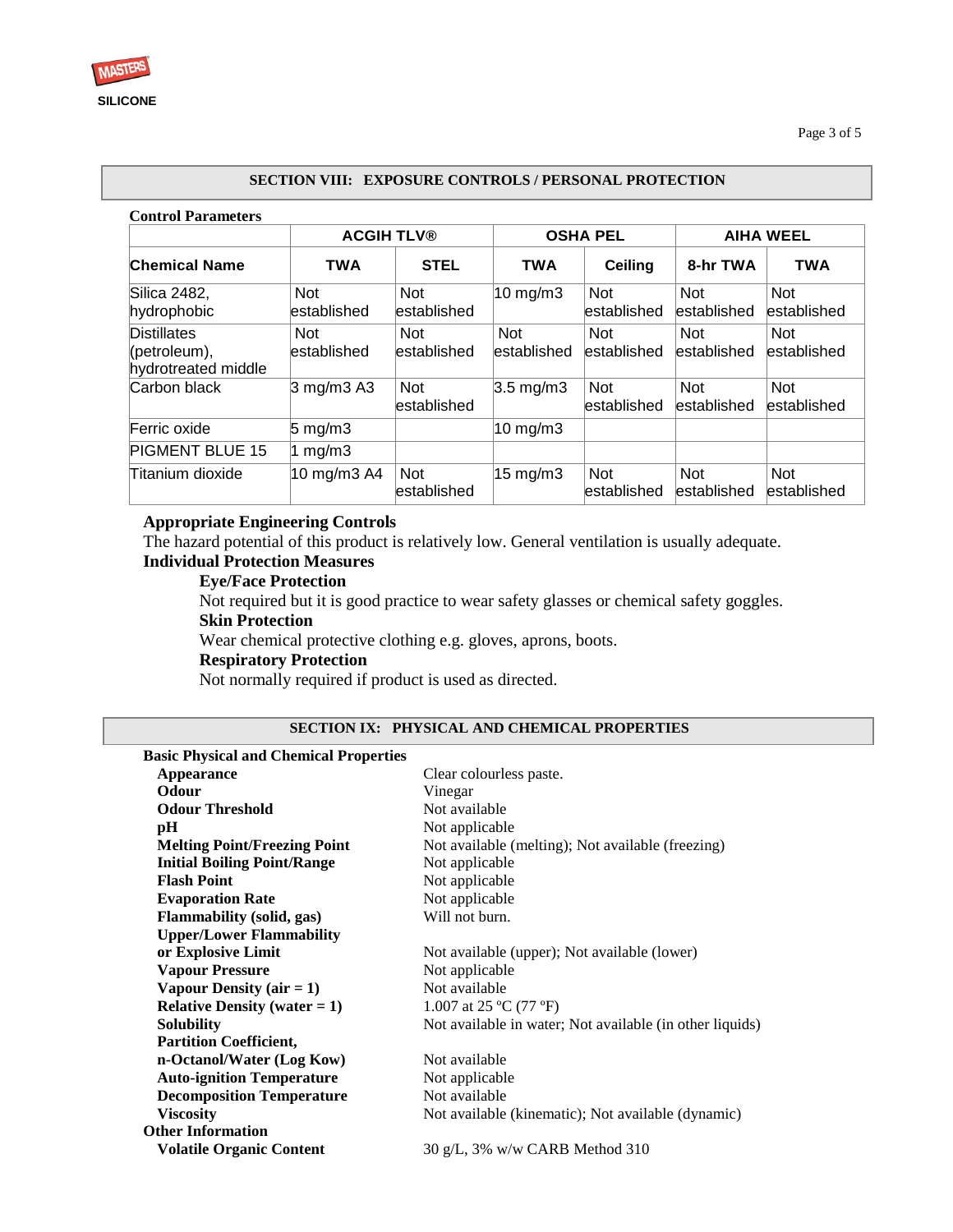

### **SECTION X: STABILITY AND REACTIVITY**

#### **Reactivity**

Not reactive under normal conditions of use. **Chemical Stability** Normally stable. **Possibility of Hazardous Reactions** Decomposes in the presence of increased temperature. **Conditions to Avoid** Prolonged exposure to high temperatures. Water, moisture or humidity. Temperatures above 150.0 °C (302.0 °F) **Incompatible Materials**

Forms corrosive chemicals on contact with: water. Forms toxic chemicals on contact with: strong oxidizing agents (e.g. perchloric acid), strong acids (e.g. hydrochloric acid).

### **Hazardous Decomposition Products**

Very toxic, flammable formaldehyde. carbon oxides silicon oxides metal oxides.

#### **SECTION XI: TOXICOLOGICAL INFORMATION**

Information presented below is for the entire product, unless otherwise specified.

#### **Likely Routes of Exposure**

Skin contact; ingestion; eye contact.

#### **Acute Toxicity**

| <b>Chemical Name</b>                            | <b>LC50</b>                                | LD50 (oral)           | LD50 (dermal)            |
|-------------------------------------------------|--------------------------------------------|-----------------------|--------------------------|
| Silica 2482,<br>hydrophobic                     | $> 2.08$ mg/L (rat)<br>(dust)              | $>$ 3300 mg/kg (rat)  | $>$ 5000 mg/kg (rabbit)  |
| Distillates (petroleum),<br>hydrotreated middle |                                            | $>$ 5000 mg/kg (rat)  | > 2000 mg/kg (rabbit)    |
| Carbon black                                    | 6750 mg/L<br>(rat) (4-hour<br>exposure)    |                       |                          |
| Ferric oxide                                    |                                            | > 10000 mg/kg (rat)   |                          |
| <b>PIGMENT BLUE 15</b>                          |                                            | $> 10000$ mg/kg (rat) |                          |
| Titanium dioxide                                | > 6820 mg/kg<br>(rat) (4-hour<br>exposure) | > 25000 mg/kg (rat)   | $> 10000$ mg/kg (rabbit) |

#### **Skin Corrosion/Irritation**

No information was located. May cause very mild irritation based on information for closely related chemicals. **Serious Eye Damage/Irritation** 

May cause very mild irritation based on information for closely related chemicals.

**STOT (Specific Target Organ Toxicity) - Single Exposure** 

# **Inhalation**

No information was located.

**Skin Absorption**

No information was located.

# **Ingestion**

No information was located.

**Aspiration Hazard**

No information was located.

**STOT (Specific Target Organ Toxicity) - Repeated Exposure**

## No information was located.

**Respiratory and/or Skin Sensitization** 

No information was located.